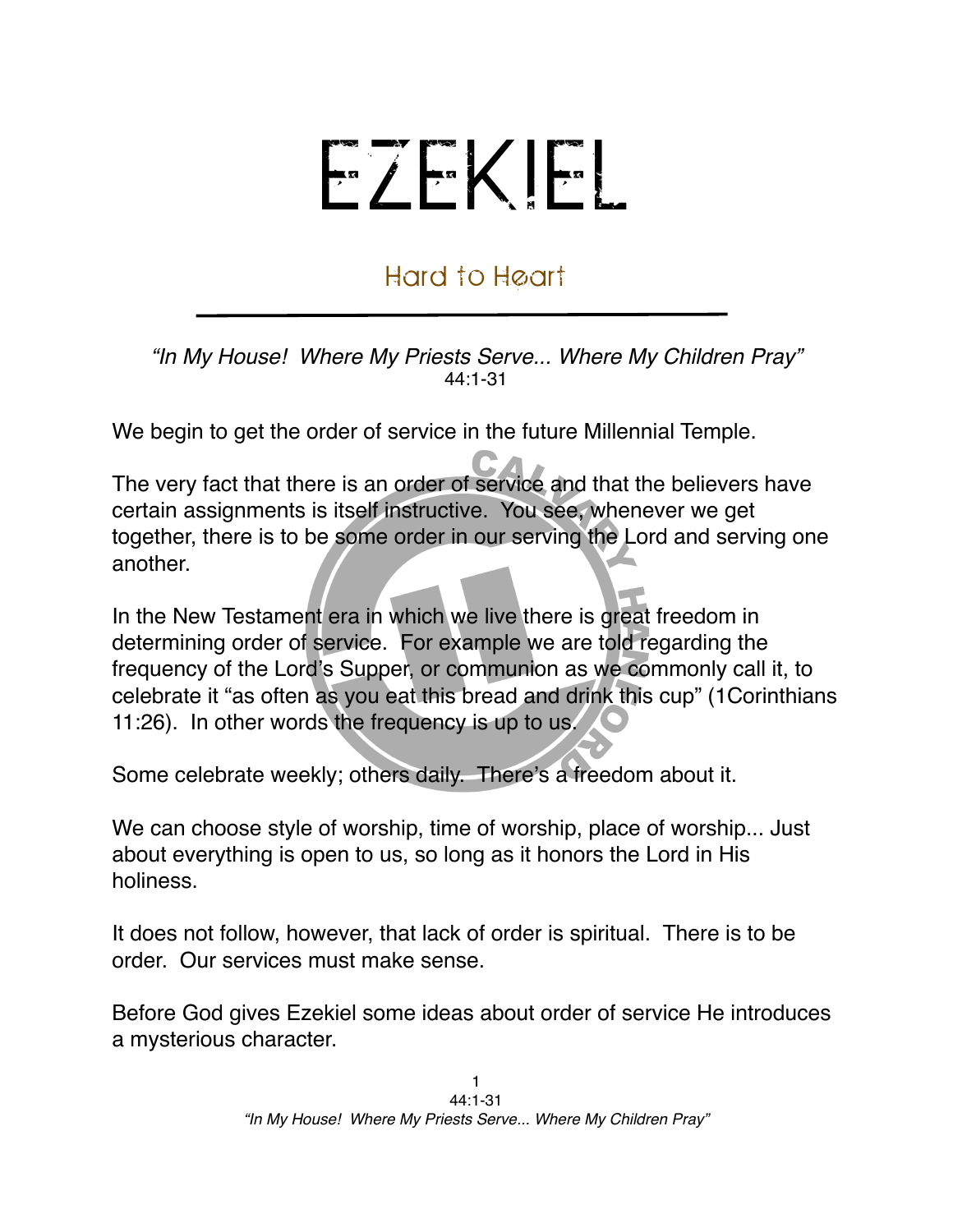Ezekiel 44:1 Then He brought me back to the outer gate of the sanctuary which faces toward the east, but it was shut.

Ezekiel 44:2 And the Lord said to me, "This gate shall be shut; it shall not be opened, and no man shall enter by it, because the Lord God of Israel has entered by it; therefore it shall be shut.

Ezekiel 44:3 As for the prince, because he is the prince, he may sit in it to eat bread before the Lord; he shall enter by way of the vestibule of the gateway, and go out the same way."

Once the Lord returns to the Temple through the east gate it will be sealed. There is a popular idea that the current east gate in Jerusalem, also called the Golden Gate, is the gate described by Ezekiel. It isn't. For one thing the dimensions of it are different. More importantly we've seen from our studies that the Millennial Temple will not be in the exact spot the current Temple Mount occupies.

Who is this prince? *Let*'*s see first who it isn*'*t!* It isn't the Lord for the following reasons:

- 1. In verse three it says that he "eats bread before the Lord." The phrasing clearly distinguishes him from the Lord.
- 2. In chapter forty-five we learn that this prince makes sin offerings for himself as well as the people. There's no way the Lord would offer a sacrifice for Himself!
- 3. In chapter forty-six we learn the prince has children.
- 4. In Ezekiel 48:22 we are told that this prince shall have a land allotment along with the Tribes of Israel.

Who is it? *I say it*'*s David!* Consider the following verses:

Hosea 3:5 Afterward the children of Israel shall return and seek the Lord their God and David their king. They shall fear the Lord and His goodness in the latter days.

Jeremiah 30:9 But they shall serve the Lord their God, And David their king, Whom I will raise up for them.

Ezekiel 34:23 I will establish one shepherd over them, and he shall feed them - My servant David. He shall feed them and be their shepherd.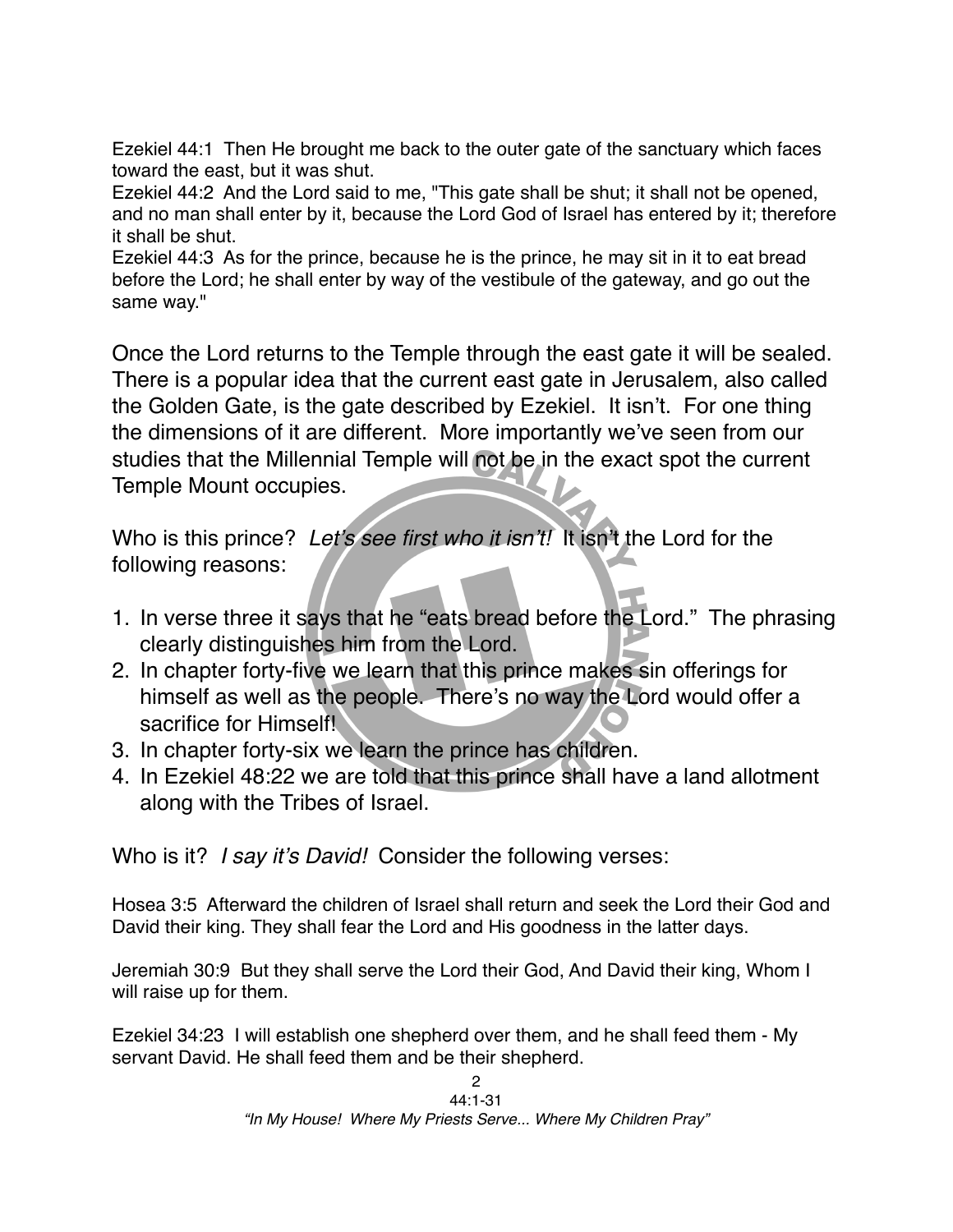Ezekiel 34:24 And I, the Lord, will be their God, and My servant David a prince among them; I, the Lord, have spoken.

Ezekiel 37:24 "David My servant shall be king over them, and they shall all have one shepherd; they shall also walk in My judgments and observe My statutes, and do them. Ezekiel 37:25 Then they shall dwell in the land that I have given to Jacob My servant, where your fathers dwelt; and they shall dwell there, they, their children, and their children's children, forever; and My servant David shall be their prince forever.

Thus it would seem that David will serve as a co-regent, a "prince," in the administration of the Messiah.

Before Ezekiel begins to describe the service of the priests he is given an exhortation to deliver to his listeners in verses four through eight.

Ezekiel 44:4 Also He brought me by way of the north gate to the front of the temple; so I looked, and behold, the glory of the Lord filled the house of the Lord; and I fell on my face.

Ezekiel 44:5 And the Lord said to me, "Son of man, mark well, see with your eyes and hear with your ears, all that I say to you concerning all the ordinances of the house of the Lord and all its laws. Mark well who may enter the house and all who go out from the sanctuary.

Ezekiel 44:6 "Now say to the rebellious, to the house of Israel, 'Thus says the Lord God: "O house of Israel, let Us have no more of all your abominations.

Ezekiel 44:7 When you brought in foreigners, uncircumcised in heart and uncircumcised in flesh, to be in My sanctuary to defile it - My house - and when you offered My food, the fat and the blood, then they broke My covenant because of all your abominations.

Ezekiel 44:8 And you have not kept charge of My holy things, but you have set others to keep charge of My sanctuary for you."

There a line in *Godfather 2* that has found it's way into pop-culture. Michael Corleone is incensed that a rival has broken the gangster code by attacking him in his own home. He exclaims, "IN MY HOME! IN MY BEDROOM! Where my wife sleeps... and my children play with their toys."

Look at verse seven again where the Lord exclaims, "When you brought in foreigners, uncircumcised in heart and uncircumcised in flesh, to be in My sanctuary to defile it - My house..."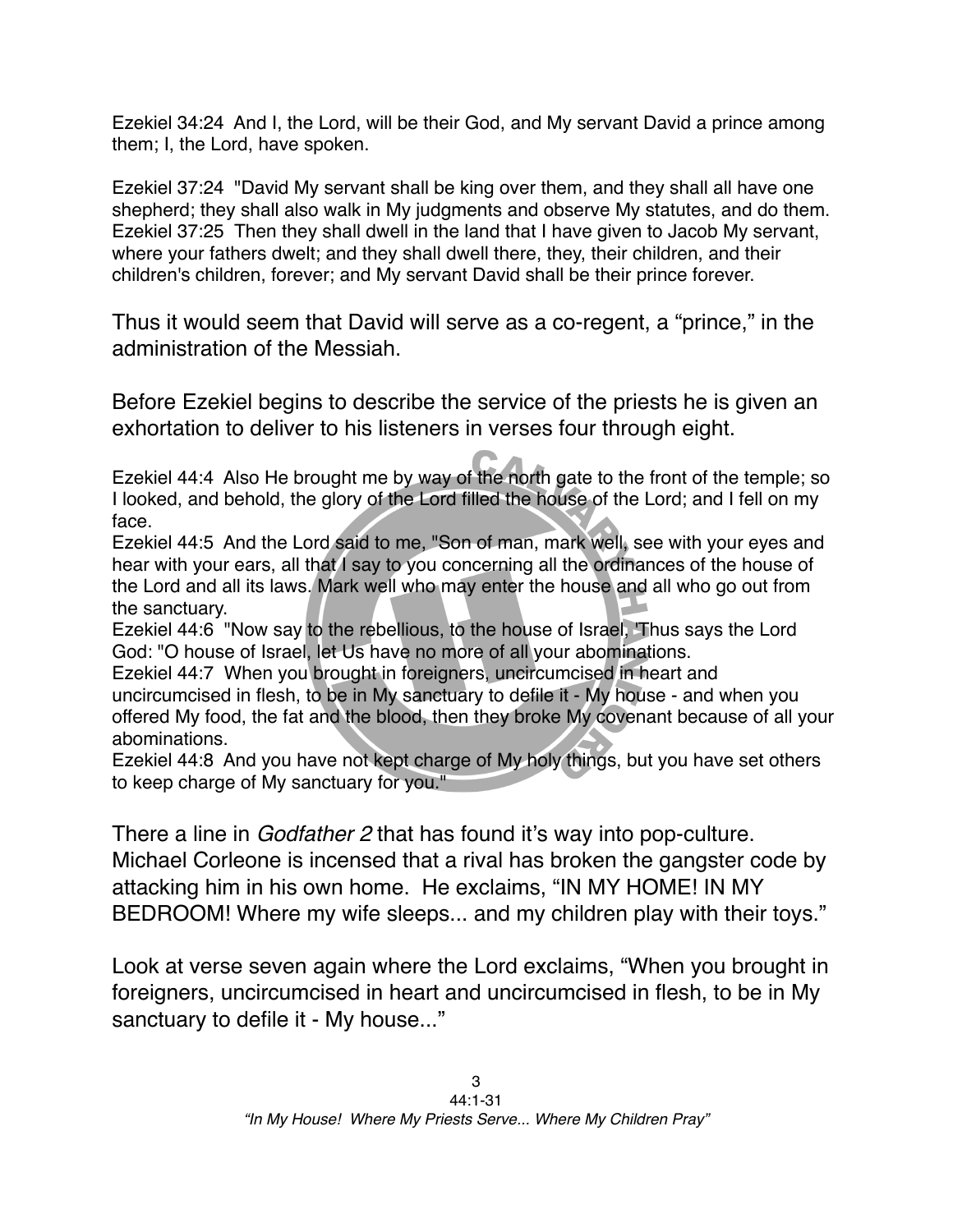Today **we** are the ʻhouse' of the Lord, both in our individual bodies and our corporate body when we gather. What are we... What am I... bringing in to the house of the Lord? It's an important question especially in this age of grace when we keep moving old boundaries farther and farther.

Ezekiel 44:9 Thus says the Lord God: "No foreigner, uncircumcised in heart or uncircumcised in flesh, shall enter My sanctuary, including any foreigner who is among the children of Israel.

In case we were still wondering this verse puts us on notice that men will still be sinners needing salvation in the Millennium. The heart of the problem, as Billy Graham used to say, is the problem of the heart.

It's kind of mind-blowing, isn't it, that Jesus Christ could be on the earth in His resurrected body and people still will reject His offer of salvation?

Verse nine forms a segue to verses ten through fourteen as we learn that God will restrict the duties of certain priests in the Millennial Temple.

Ezekiel 44:10 "And the Levites who went far from Me, when Israel went astray, who strayed away from Me after their idols, they shall bear their iniquity.

Ezekiel 44:11 Yet they shall be ministers in My sanctuary, as gatekeepers of the house and ministers of the house; they shall slay the burnt offering and the sacrifice for the people, and they shall stand before them to minister to them.

Ezekiel 44:12 Because they ministered to them before their idols and caused the house of Israel to fall into iniquity, therefore I have raised My hand in an oath against them," says the Lord God, "that they shall bear their iniquity.

Ezekiel 44:13 And they shall not come near Me to minister to Me as priest, nor come near any of My holy things, nor into the Most Holy Place; but they shall bear their shame and their abominations which they have committed.

Ezekiel 44:14 Nevertheless I will make them keep charge of the temple, for all its work, and for all that has to be done in it.

We'll see in a moment that only Levites descended from Zadok will be allowed to offer the sacrifices. The Levites from the other families did not remain faithful but led the people into sin.

I think this has application to every New Testament believer in this sense: We are to do everything in our power to not offend, or stumble, another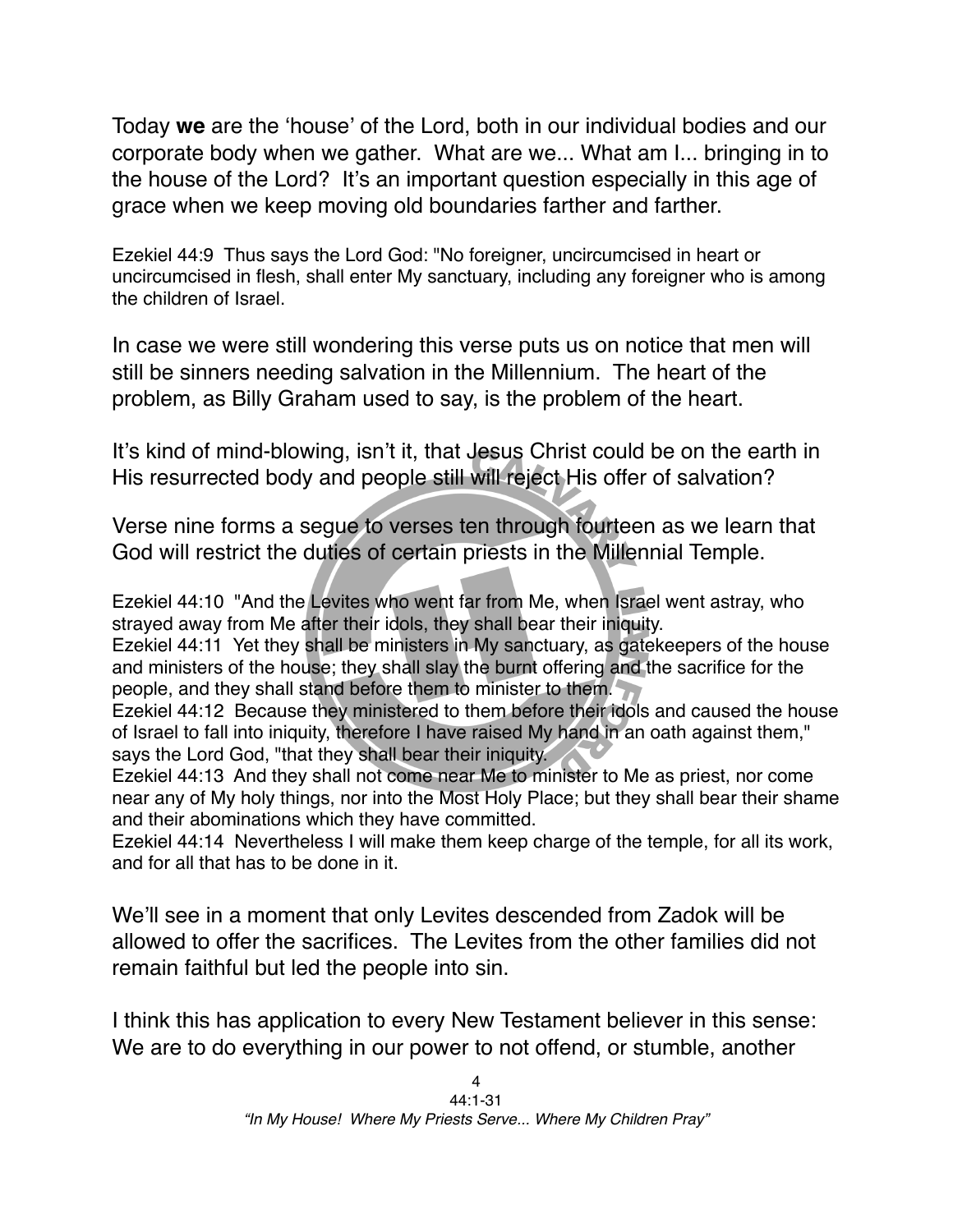believer. Yes, we have and enjoy great liberty in Jesus Christ. But our love for our brothers and sisters in Christ supersedes our individual liberty.

In his discussion about meat sacrificed to idols, the apostle Paul said if you want to partake of a liberty that offends others, have it to yourself and to God. Go out of your way to keep it to yourself.

*Don*'*t become an evangelist for your liberty!* Seriously, some believers are more vocal about questionable behaviors than they are about the Gospel. Instead of sharing Christ with nonbelievers they are sharing vices with believers.

Before we navigate away from these verses, note the precious nature of verse fourteen. God in His mercy allows these guys to serve. They may be disqualified from certain things, but not from everything.

In verses fifteen through twenty-seven we are given the overview of the ministry of the priests who descend from Zadok.

Ezekiel 44:15 "But the priests, the Levites, the sons of Zadok, who kept charge of My sanctuary when the children of Israel went astray from Me, they shall come near Me to minister to Me; and they shall stand before Me to offer to Me the fat and the blood," says the Lord God.

Ezekiel 44:16 "They shall enter My sanctuary, and they shall come near My table to minister to Me, and they shall keep My charge.

Ezekiel 44:17 And it shall be, whenever they enter the gates of the inner court, that they shall put on linen garments; no wool shall come upon them while they minister within the gates of the inner court or within the house.

Ezekiel 44:18 They shall have linen turbans on their heads and linen trousers on their bodies; they shall not clothe themselves with anything that causes sweat.

Ezekiel 44:19 When they go out to the outer court, to the outer court to the people, they shall take off their garments in which they have ministered, leave them in the holy chambers, and put on other garments; and in their holy garments they shall not sanctify the people.

Ezekiel 44:20 "They shall neither shave their heads, nor let their hair grow long, but they shall keep their hair well trimmed.

Ezekiel 44:21 No priest shall drink wine when he enters the inner court.

Ezekiel 44:22 They shall not take as wife a widow or a divorced woman, but take virgins of the descendants of the house of Israel, or widows of priests.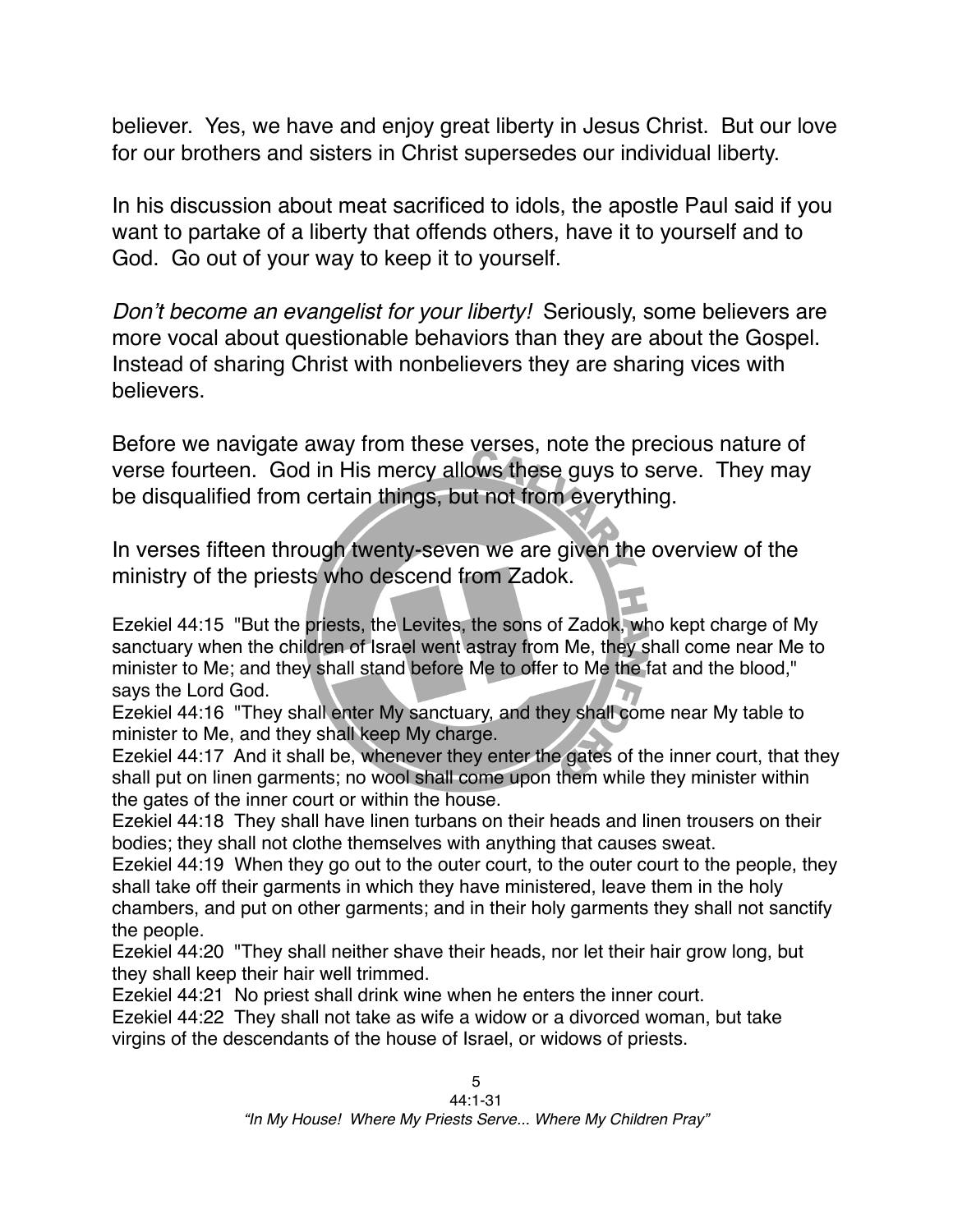Ezekiel 44:23 "And they shall teach My people the difference between the holy and the unholy, and cause them to discern between the unclean and the clean.

Ezekiel 44:24 In controversy they shall stand as judges, and judge it according to My judgments. They shall keep My laws and My statutes in all My appointed meetings, and they shall hallow My Sabbaths.

Ezekiel 44:25 "They shall not defile themselves by coming near a dead person. Only for father or mother, for son or daughter, for brother or unmarried sister may they defile themselves.

Ezekiel 44:26 After he is cleansed, they shall count seven days for him.

Ezekiel 44:27 And on the day that he goes to the sanctuary to minister in the sanctuary, he must offer his sin offering in the inner court," says the Lord God.

In the days of David and Solomon Zadok and his boys remained loyal while others did not. God promised that his descendants would be remembered in the future service of the Temple.

These priests have a high calling, a high privilege, and with it comes a higher standard. They are to be separate, different, in their clothing, in their grooming, in their marriages, and in their drinking alcohol, among other things.

It isn't that those practices make you more holy or more spiritual. No, they communicate to others that you understand your high calling, your high privilege, to serve the Lord.

We often get this wrong in the church. We think that the restrictions will cause us to be better Christians. We shake our heads at monks, knowing that cloistering themselves away will not eliminate the desires of the flesh. Then we adopt our own diet or dress, our own grooming and other habits, and think ourselves more spiritual. It doesn't work that way.

Having said that, it is still a high calling, a high privilege, to serve the Lord. And not just as a minister or a missionary. Here is what I mean. In the New Testament there are standards for men who desire to serve the Lord as pastors and elders and deacons. But those standards are really applicable to any Christian man who wants to serve the Lord anywhere in the church or in the world!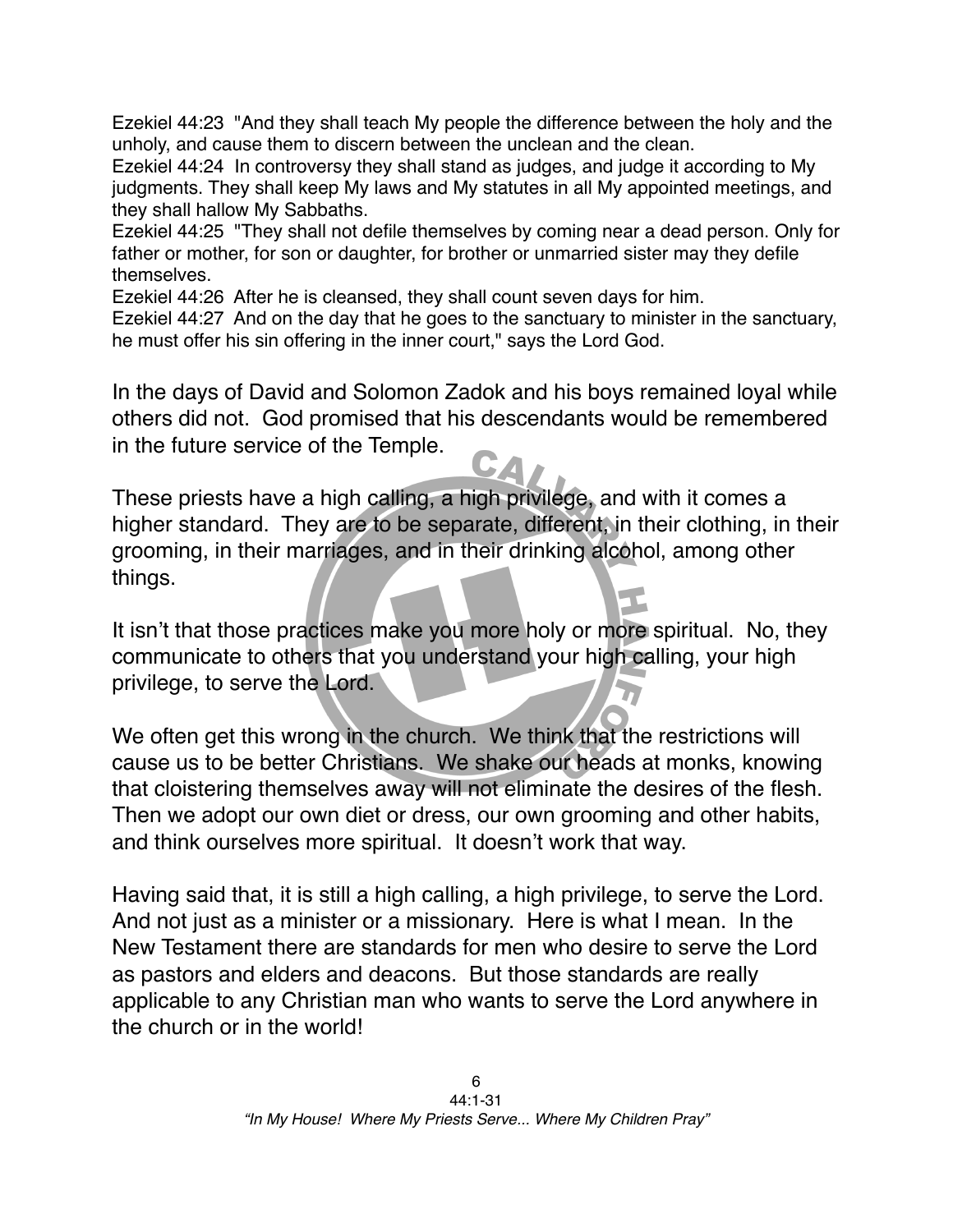Read those passages in the pastoral epistles and you'll see that every characteristic is something every Christian man ought to have.

Let me put it this way because I think some of you will relate to my experience. Growing-up in the Roman Catholic tradition I understood that priests and nuns were super-saintly men and women who lived to serve God. Everyone else was so obviously less spiritual that there were only a few basic standards to adhere to: Don't kill anyone, don't commit adultery, etc. (Of course over time those have gotten relaxed!).

Almost imperceptibly I think that protestants have this same idea. We think there is a huge gap between the minister, the missionary and the ʻnormal' believer. They need to have certain standards but I don't!

A minister (a pastor let's call him) is a Christian with certain gifts. So is a missionary. **Everyone who is not a minister or a missionary is a Christian with certain gifts!** Where is the gap? It's only in our way of thinking, which often leads us to relax our standards.

The Millennial priests won't be drinking wine. As much as I want to, I'm not going to get into a discussion about drinking tonight. It's OK to drink, never OK to be drunk. No one has been able to tell me exactly where drinking becomes drunkenness.

Personally I consider alcohol a great evil. Enough said.

The chapter closes with information about the portion for these priests.

Ezekiel 44:28 "It shall be, in regard to their inheritance, that I am their inheritance. You shall give them no possession in Israel, for I am their possession.

Ezekiel 44:29 They shall eat the grain offering, the sin offering, and the trespass offering; every dedicated thing in Israel shall be theirs.

Ezekiel 44:30 The best of all firstfruits of any kind, and every sacrifice of any kind from all your sacrifices, shall be the priest's; also you shall give to the priest the first of your ground meal, to cause a blessing to rest on your house.

Ezekiel 44:31 The priests shall not eat anything, bird or beast, that died naturally or was torn by wild beasts.